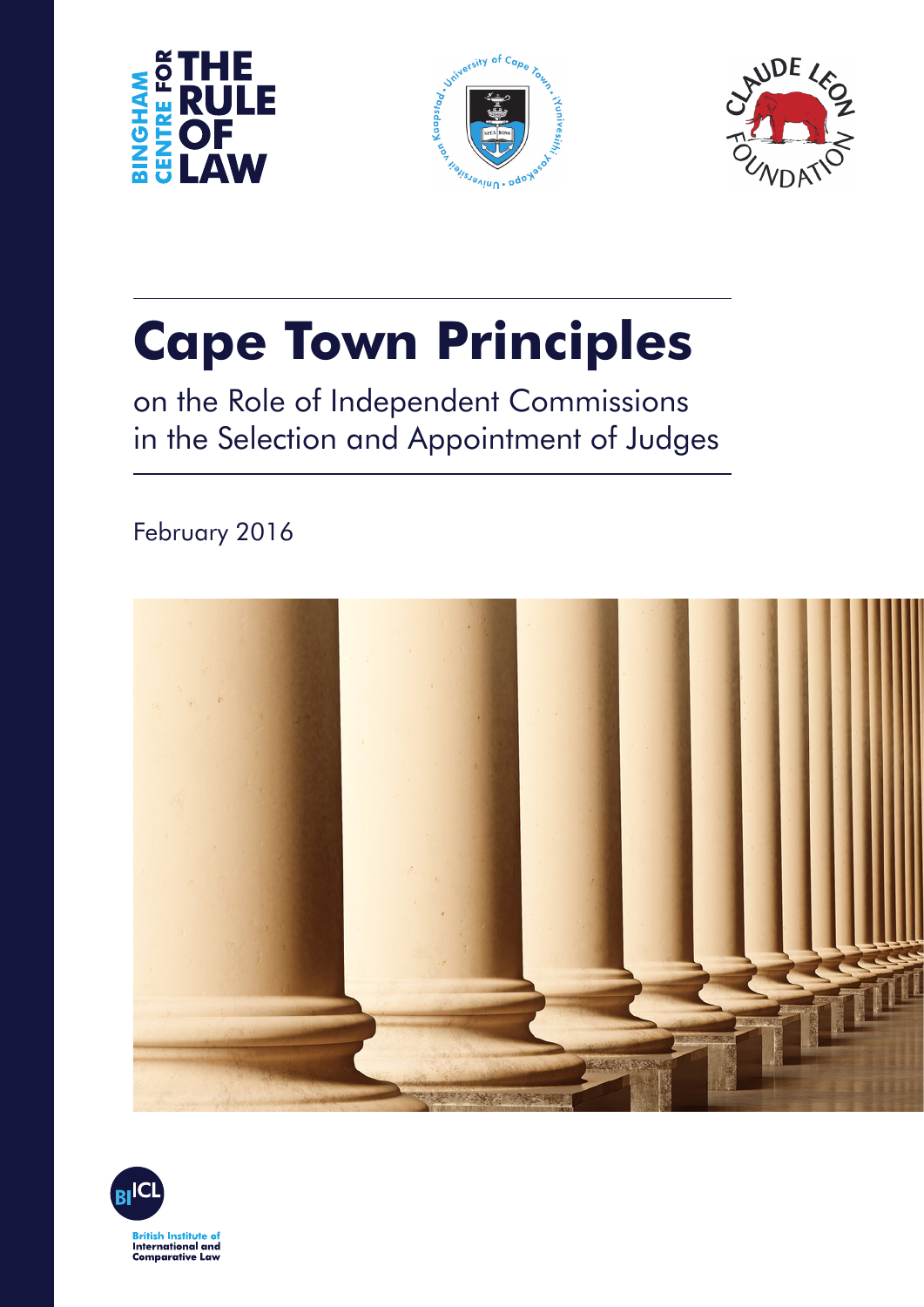## **What are the Cape Town Principles?**

One of the most sensitive tasks in a constitutional democracy is the selection and appointment of judges. In South Africa, the bulk of this work has been entrusted to the Judicial Service Commission that was established in 1994. Similar bodies now exist in many jurisdictions across the developed and the developing world.

The Cape Town Principles are a set of principles that build on that international and comparative experience. They aim to provide practical guidance to constitution-makers, legislators and existing judicial service commissions or equivalent bodies, by identifying ways in which processes for the selection and appointment of judges can strengthen the independence of the judiciary and the rule of law, while preserving sufficient adaptability to suit national legal systems.

#### **Where do they come from?**

The Cape Town Principles are the outcome of an international research project which brought together scholars from Canada, Kenya, Malaysia, Nigeria, South Africa and the UK to examine the processes by which judges are appointed in their countries. The project was led by Professor Hugh Corder of the University of Cape Town, and carried out in collaboration with the Bingham Centre for the Rule of Law, a constituent part of the British Institute of International and Comparative Law. It was funded by the Claude Leon Foundation, a leading charitable foundation supporting research in South Africa.

## **Why do they matter?**

Two of the project participants explain why and how the Cape Town Principles are important.

Justice Kate O'Regan, who served for a 15-year term on the Constitutional Court of South Africa from 1994:

"Appointing independent, competent and trusted judges is central to ensuring the rule of law in a democracy. The last few decades have seen the establishment of judicial appointment committees in many Commonwealth countries that have diminished the power of the executive over the appointment of judges. The Cape Town Principles provide welcome guidance on the processes and principles that should inform the work of these committees, which should in turn contribute to the enhancement of the rule of law and independence of the judiciary across the Commonwealth."

Professor Sir Jeffrey Jowell QC, Founding Director of the London-based Bingham Centre for the Rule of Law:

"These principles provide a sorely needed guide to the role of judicial appointment commissions, their composition, and their proper procedures – all in the interest of a judiciary that is legitimate, competent and wholly independent."

#### **Principles drawn up and approved by:**

Professor Hugh Corder, South Africa (Convenor) Professor Richard Devlin FRSC, Canada Professor Dame Hazel Genn QC FBA, UK Professor Jill Ghai, Kenya Professor Yash Ghai, Kenya Professor Ameze Guobadia, Nigeria Professor Sir Jeffrey Jowell QC, UK

Professor Kevin Tan Yew Lee, Singapore/Malaysia Ms Tabeth Masengu, South Africa Justice Kate O'Regan, South Africa Mr Chris Oxtoby, South Africa Mr Harish Salve SA, India Mr Gregory Solik, South Africa Dr Jan van Zyl Smit, UK

The persons listed above are the project participants, together with the jurisdictions they represented. They have authorised the issuing of these Principles, which reflect discussions that took place at the project workshop held in Cape Town on 21-23 April 2015 and subsequent consultations with bodies including the Commonwealth Secretariat, the Commonwealth Magistrates' and Judges' Association and the Judicial Appointments Commission for England and Wales. However, the content of the Principles should not be attributed to any individual participant or person who was consulted or to any institutions with which they are affiliated.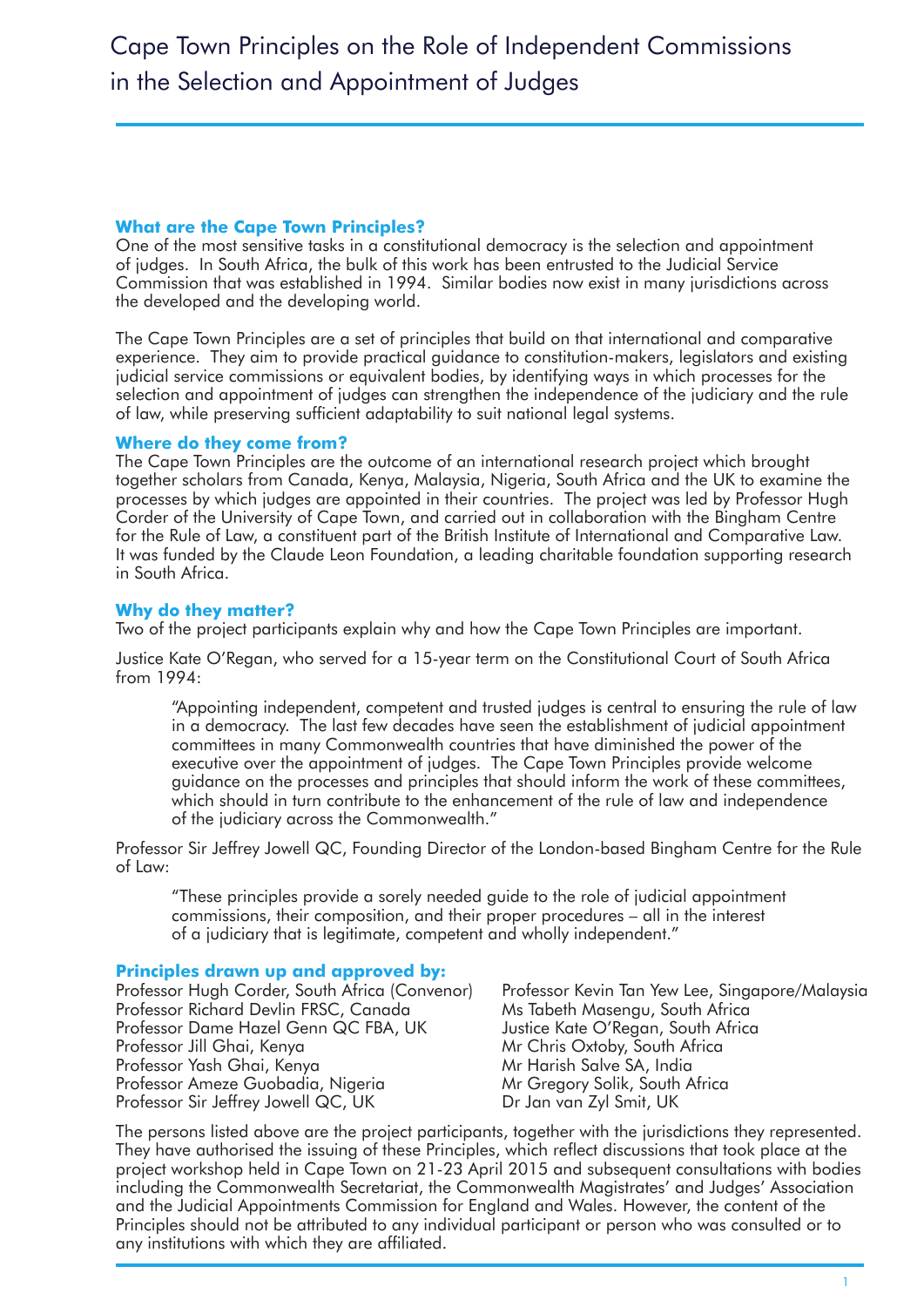Cape Town Principles on the Role of Independent Commissions in the Selection and Appointment of Judges in the Commonwealth

# **I. General**

1. An independent judiciary is indispensable in any country to uphold the rule of law and to ensure access to justice through the courts. The ability of the judiciary to discharge these responsibilities depends upon the independence, impartiality, integrity and professional competence of its members. The principal objective of any system of judicial appointments must therefore be to identify and secure the appointment of persons who possess these qualities, and any additional attributes that may be stipulated for positions that require specific expertise or leadership.

2. The process of selection and appointment should be conducted fairly and in a way that encourages the best candidates from any background to seek a judicial career, and that generally enhances public confidence in the judiciary.

3. Appointment to judicial office must be open to all suitably qualified candidates without discrimination on the prohibited grounds recognised in international human rights law and applicable domestic law. Depending on the context of a particular society, measures may be required to redress past or present patterns of unfair disadvantage or exclusion affecting actual or potential candidates differentially on the basis of race, gender or other personal characteristics.

#### **II. Establishment of an independent commission with responsibility for selecting judges**

4. In many jurisdictions, commissions dedicated to judicial affairs which function at arm's length from the other institutions of government have been entrusted with responsibility for the selection of judges. If they are to make a contribution to creating and sustaining an independent judiciary, such commissions must themselves be manifestly independent, and suitably composed and resourced. The benefit of a commission will be maximised if it has a wide mandate, encompassing all levels of the superior court hierarchy and including temporary, acting or part-time judges, where such positions exist.

5. The existence, basic composition and powers of the commission should be entrenched, insofar as that is possible in a legal system, to help secure the commission's independence and in recognition of the inherently constitutional nature of its functions.

6. The commission should consist of members drawn both from the judiciary and from a range of other institutional, professional and lay backgrounds, in proportions which safeguard against unjustified dominance of the commission by the executive or by members of parliament or representatives of political parties. It is desirable that the membership of the commission should be appropriately diverse in terms of race, gender, professional and life experience, and other relevant considerations in the context of a particular society.

7. Members of the commission should be required to apply their individual judgement to all matters of judicial selection, to avoid conflicts of interest and to observe the highest standard of ethics. As a safeguard of their individual independence, members should enjoy security of tenure, subject to appropriate term limits, and should not be vulnerable to arbitrary termination of their membership. The ethical obligations of members may be reinforced by an oath or affirmation of office, a code of conduct, and provisions that temporarily disqualify members or former members from applying for judicial office.

8. The commission, as an independent institution, should be provided with a secretariat under its direction and a sufficient complement of staff with appropriate skills and experience to enable the commission to perform all its functions efficiently and independently.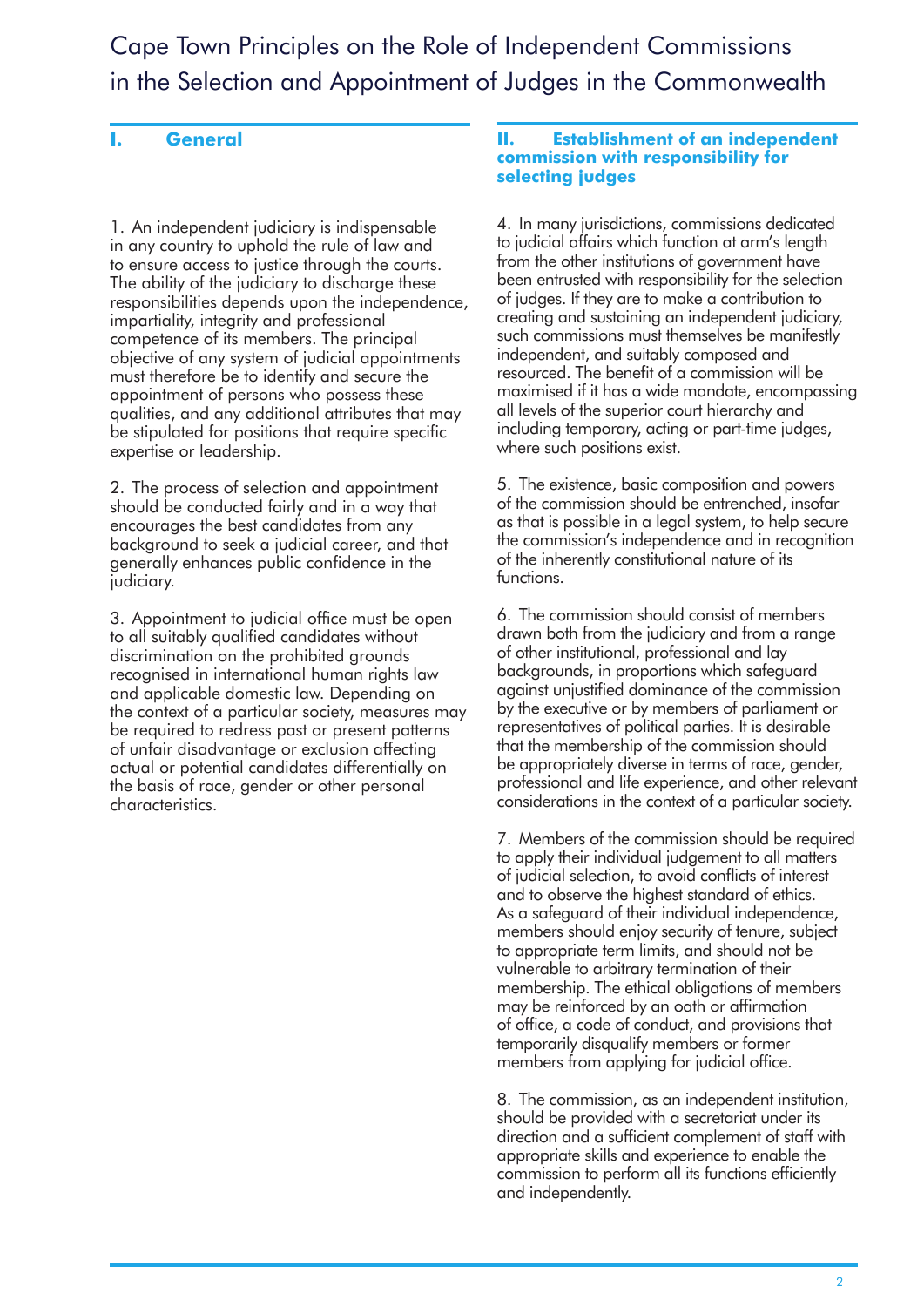#### **III. Criteria and process of selection**

9. The criteria for judicial office and the process of selection should be set out in written form and published in a manner that makes them readily accessible to candidates for selection and the public at large. Such transparency provides a foundation for public confidence in the selection process.

10. It should be open to all qualified candidates to apply for available judicial posts, which should be widely advertised with sufficient time allowed for applications to be submitted.

11. The commission must make all its decisions about applications on the basis of evidence of the extent to which a candidate satisfies the criteria prescribed for the judicial post in question. The application process should include some form of self-assessment by the candidate against the prescribed criteria, and the submission of written work (such as judgments, legal opinions or articles). Evidence may also be solicited externally, either from referees nominated by the candidate or from third parties. Each shortlisted candidate should be interviewed. The commission should ensure that full records are kept of the information obtained from all sources.

12. Candidate interviews are a valuable part of any selection process. The commission must ensure that interviews are conducted in a manner that is respectful to candidates and fair between candidates. Consideration should be given to holding interviews in public, where there is reason to believe that this will promote the legitimacy of the selection process in the context of a particular society. The interview should be considered as providing additional evidence pertaining to a candidate's suitability, but not as displacing all other evidence received during the selection process.

13. The procedures for deliberation by the commission should enable it to come to a reasoned decision in matters of selection. Deliberations should take place in private, but a sufficient record of proceedings must be kept. The commission should communicate its selection decisions to the final appointing authority, if any, without undue delay.

#### **IV. Appointment**

14. The commission should make the decision on which candidates are appointed to judicial office, even when the formal power of appointment is vested in another branch of government, as in the case of senior appointments that are formally made by the head of state. It should therefore be the norm that a commission will recommend a single selected candidate for a judicial vacancy, who must then be appointed to that position by the appointing authority.

15. In exceptional cases, depending on the judicial office in question and the context of a particular society, it may be justifiable to provide that the appointing authority has the right to choose from a list of selected candidates recommended by the commission, or that the appointing authority may reject or require reconsideration of a candidate or list of candidates recommended by the commission. This should only occur if express provision is made to that effect in the legal framework for judicial appointments. In any event the appointing authority should be required to provide reasons when exercising any power to reject a recommended candidate or list of candidates or to require reconsideration, and the exercise of such powers may be confined to specified grounds. The total number of selected candidates which the commission may be required to recommend in respect of any particular vacancy must be limited, and no candidate who has not been selected by the commission should be eligible for appointment.

## **V. Accountability**

16. The commission should be accountable both for its decisions on individual applications for judicial office, through the provision of feedback and reasons on request, and for the general performance of its institutional functions by way of reports published at least annually and by other public interventions.

17. Decisions of the commission may be subject to examination by an independent ombudsman dedicated to judicial affairs with power to make findings and non-binding recommendations in the case of maladministration. Decisions of the commission should also be reviewable by the courts on established grounds of legality and constitutionality.